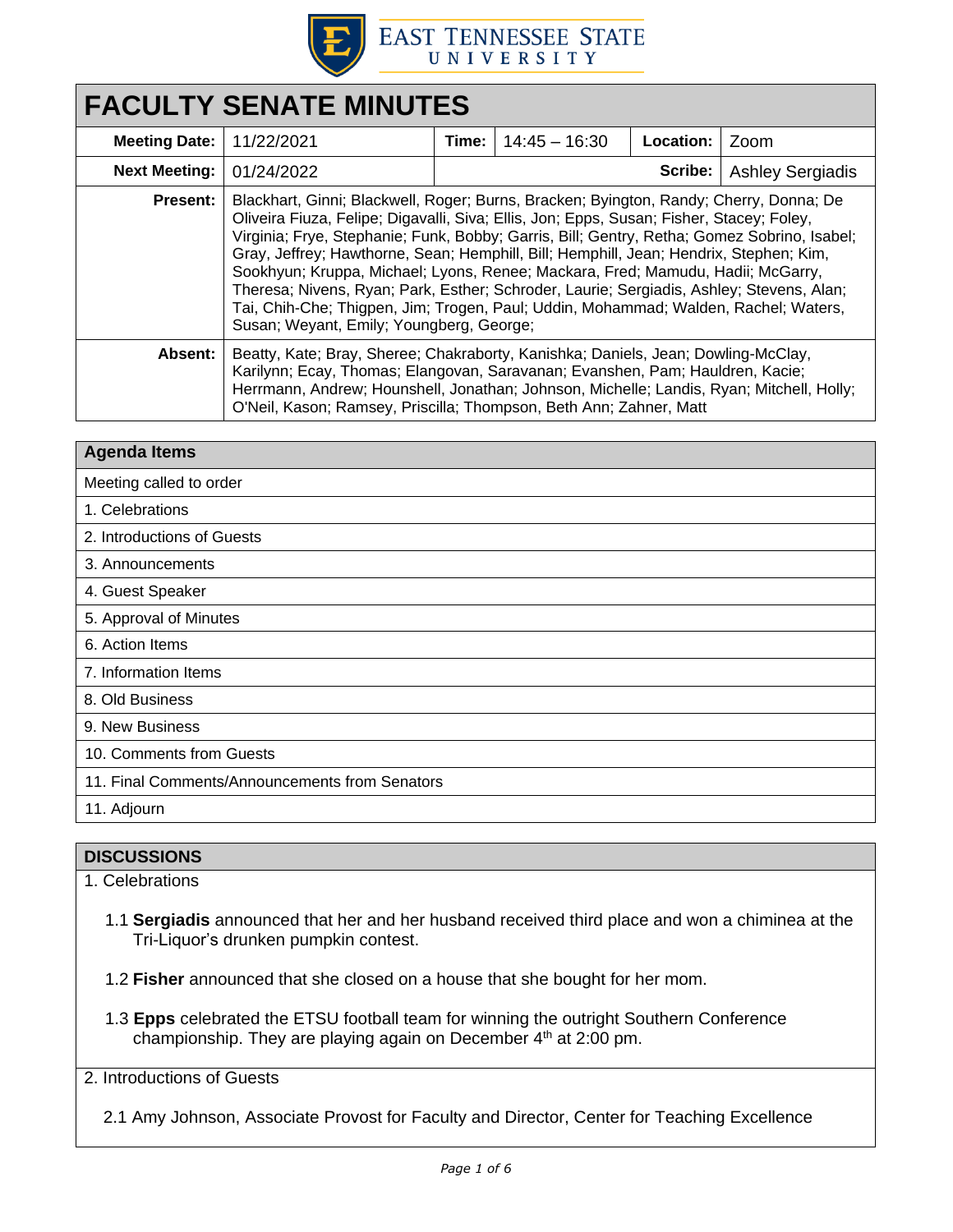

- 2.2 Joy Fulkerson, Division of Student Life and Enrollment, Staff Senate President
- 3. Announcements None.
- 4. Guest Speaker Mr. Jeremy Ross, Chief Operations Officer
	- 4.1 Ross presented on current and future construction projects.
		- ETSU submits projects to THEC as does the UT system, TBR system, TCAT, community colleges, and LGIs. THEC may receive 30 projects in the state and prioritize 10. The THEC list will be considered when determining the governor's budget later this year.
			- o THEC recommended Brown Hall renovation (\$90 million) as number 1. Phase 1 will cost \$45-50 million to renovate the north wing of the building.
			- o The Health Sciences Building was number 3 on the list. It is ~\$50 million and will be located in Innovation Park behind Fresh Market.
			- $\circ$  The Academic Building was also in the top 10. ETSU received planning money but not construction money in the last budget. Due to an increase in construction costs, the budget is \$62.5 million (up \$10 million).
		- As it relates to capital, there is a lot of money. The state of Tennessee tax receipts are up. They've made more money in COVID than pre-COVID. There is also federal money. However, the cost of construction is going up and construction is taking longer.
		- Other projects include Lamb Hall and housing renovations (\$30 to 50 million).
		- We have a master plan coming up, which we have to do about every 10 years. Projects that we submit must be in our master plan, so it is important to accomplish.
	- 4.2 Ross answered questions from Senators.

**Byington**: What is the update of University Commons, Phase II?

**Ross**: We are in the process of hiring design. We have to select designers, which goes through the state process. I hope to start that process during the first of the year and have a design in place to begin work next summer. I do not know what would be in the University Commons. I would like to include a lot of people's input. The goal in the master plan is to get to the arch at the football stadium. There will be an oval or quad behind Lamb Hall and Hutchinson to Ross Drive to the thoroughfare all the way to the archway. I do not know if the funds will take us that far. The project may require an additional phase.

#### **Foley**: Where is Campus Center in the planning?

**Ross**: The Campus Center would be a part of the Academic Building project. We just hired architects. The demolition of Campus Center building is estimated to be May 15<sup>th</sup> to August  $7<sup>th</sup>$ 2023. The construction would be completed in 2024. Lamb Hall is scheduled to be completed in December 2022. Burleson and Gilbreath renovations would be November 2024 to July 2026.

**Walden**: How are problems with existing buildings handled? For example, humidifying units in our building's HVAC supposedly have not worked for years.

**Ross**: We have hundreds of buildings and acres. At any moment in time, some systems (HVAC, water, electrical, roofing) work better than others do. We submit a five-year plan to the state. The money we receive is formula based around square footage. It is never enough money. This year we have \$13 million for maintenance. We will be using some of those funds to re-roof Wilson Wallace. We also handle these problems through capital maintenance projects, bonded projects, or if they are small enough local funds. Bonded projects use money that we borrow that we have to return. We are using bonded projects to handle some of the humidity problems in housing.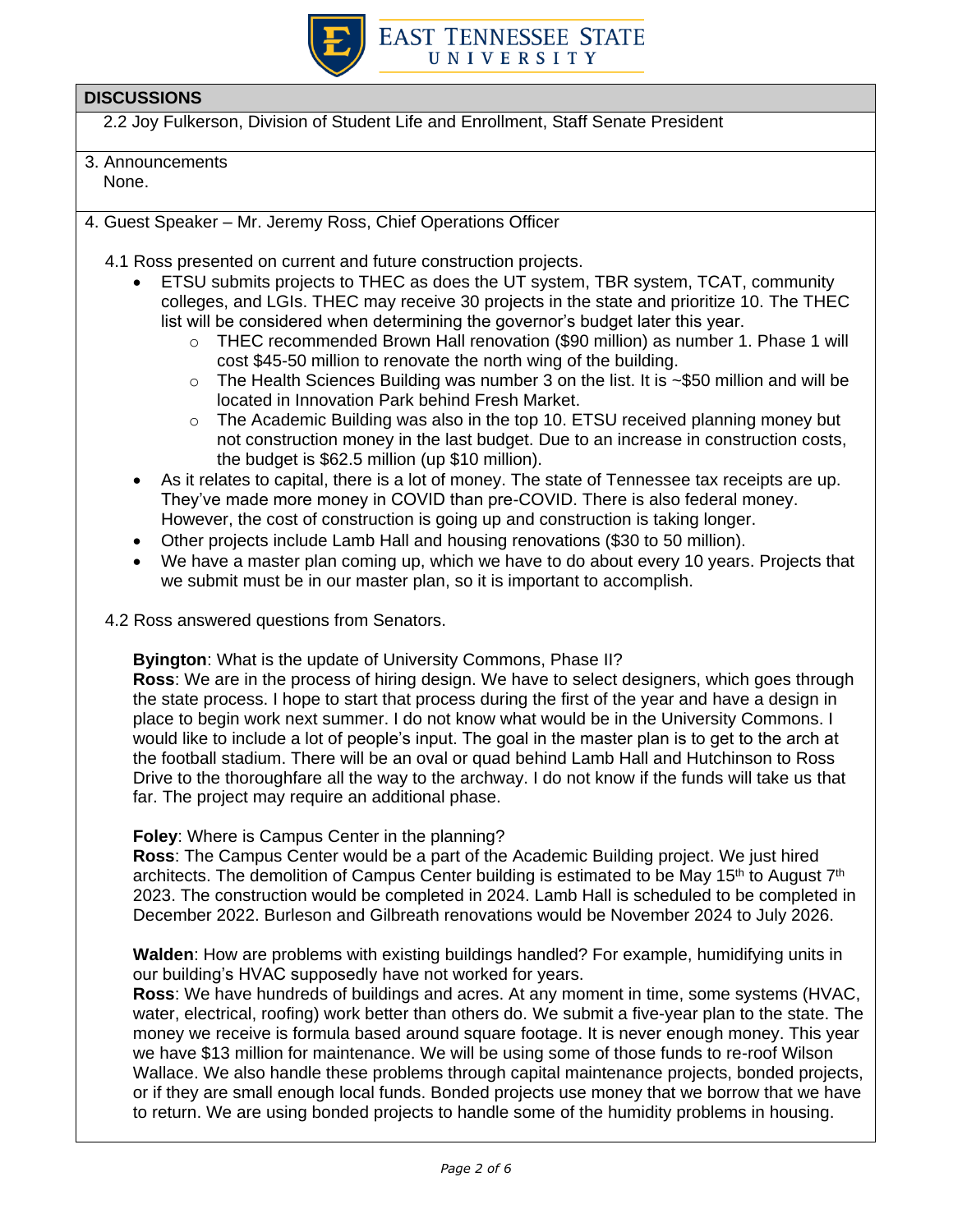

5. Approval of Minutes

**Hendrix** questioned whether there was an objection to approving the minutes from the 11/08/2021 meeting. **Sergiadis** stated that Senator Epps and McGarry had minor corrections to the minutes.

## **No Objection: Minutes Approved**

6. Action Items None.

7. Information Items

7.1 Information Item – Bylaws Revisions – Dr. Epps

The by-law revisions are to adjust how the representation of new units are determined. Under our current by-laws, Graduate and Continuing Studies would be entitled to 3 faculty members even though they do not have many faculty. This would be a disproportionate representation. The revision also allows for the representation of the library to be the same as all other academic units. Right now, they are only allowed 1 representative no matter the size of their faculty. It will be an action item in our January meeting.

#### 7.2 Request for Feedback on New Senator Training – Dr. Frye

The Executive Committee is organizing an additional training session that covers the basic rules and protocols of the Senate for new Senators or returning Senators who would like a refresher. This training session would most likely occur the same day as the Faculty Senate retreat. New Senators already received an email asking for their thoughts. If you have any feedback, contact Senator Frye.

7.3 Request from Provost Concerning Dean Search – Mr. Hendrix

Provost McCorkle requested Faculty Senate to recommend 4 faculty to serve on the CAS search and 4 faculty to serve on the CBAT search. Please complete the form to recommend yourself or another faculty from CAS or CBAT to serve on the search committee. Executive Committee will review this list next Monday and make recommendations to Provost McCorkle. Senator Hendrix will email the form after the meeting today via email per Senator Fiuza's request.

Request for names for Dean Searches: https://forms.office.com/r/Q2QM3EinQQ

7.4 Discussion Concerning Ombudsperson – Mr. Hendrix

MOPs (Meeting of the Presidents of the Senates) recently discussed having ombudsperson(s) for faculty. Provost McCorkle is also interested in having an ombudsperson. Senator Byington will be leading a small working group to create a proposal requesting an ombudsperson from Provost McCorkle. The working group needs 2 to 3 more members. Meetings will begin after Winter Break. Faculty Senate will need to review the proposal in March in order to send it to Provost McCorkle by the end of the spring semester. Senators McGarry and Digavalli volunteered.

**Byington** provided some context on this issue. An ombudsman is a way to resolve issues between individuals across campus without going through the formal filing of complaints, similar to a mediator. It does not take the place of the Concerns and Grievance Committee. The hope is that the ombudsperson would be able to resolve conflicts before they escalated to formal complaints. An ombudsperson position has been a long-standing goal of the Faculty Senate. In 2011, Faculty Senate presented a proposal to Dr. Stanton in which an existing faculty member would serve and have their time bought out. In 2016, Faculty Senate proposed a full time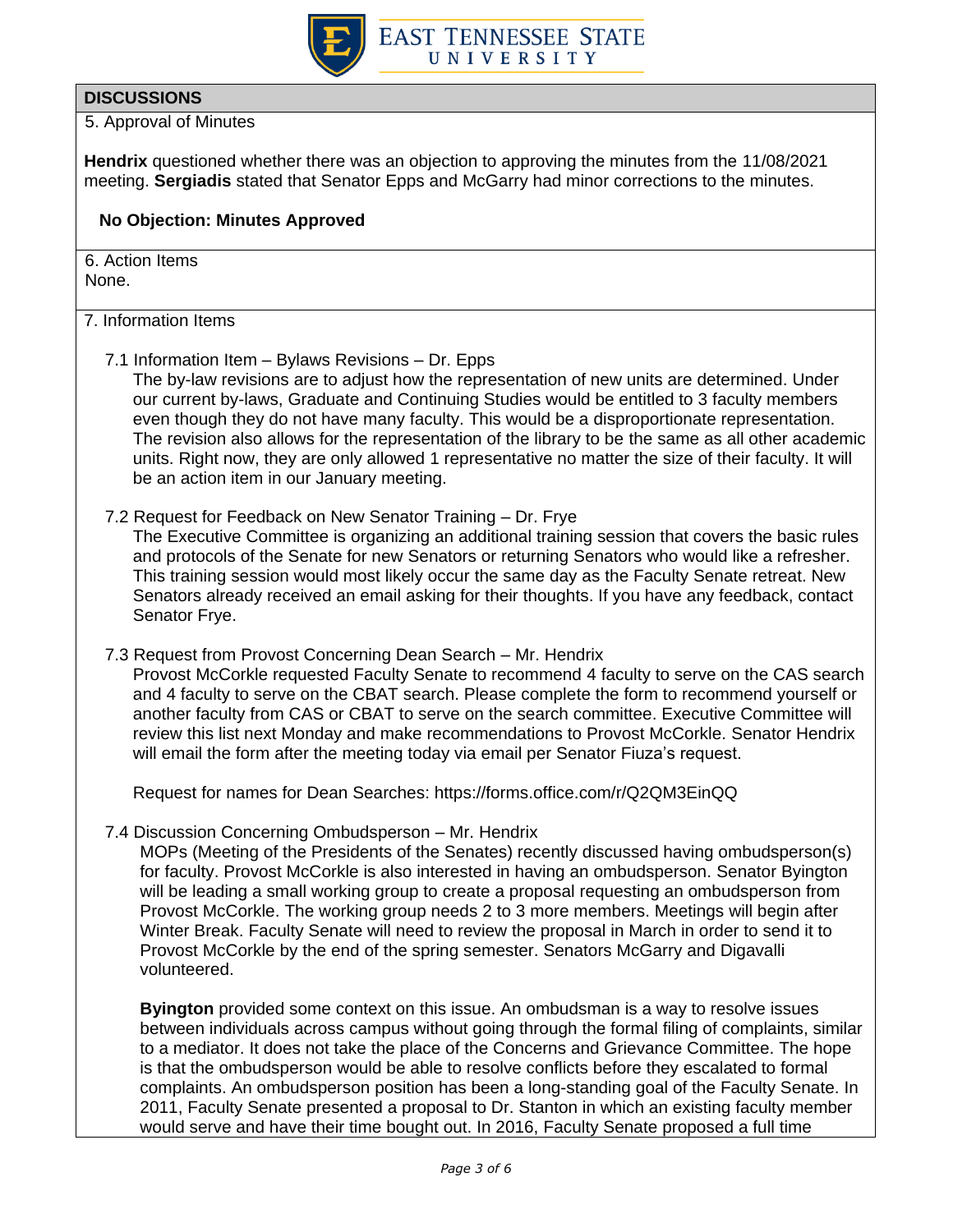

ombudsman that was accepted pending budget. The working group can review these two models, decide what might be most appropriate, and make any needed changes. Doug Burgess will also be involved since he worked on the two previous proposals. **Hemphill (B.)** suggested getting Keith Johnson involved because he sometimes acts as an ombudsperson by default.

- 7.5 Handbook Committee Update Dr. Epps No update.
- 7.6 Board of Trustees Report Dr. Foley

The Board of Trustees met last Friday and approved several items. First, they approved a letter of notice for Master of Arts and Music. Second, they approved the October budget revisions along with some changes in the debt service on the Culp. Third, they approved assignments to standing committees of the Board. Charles Allen was named a trustee by the governor in late September. He has been assigned to the Academics, Research, and Student Success Committee and Finance and Operations committee. The student trustee, Kara Gilliam, asked to be moved to the Academics, Research. and Student Success Committee. However, the Board decided that the student trustee should be on the Finance and Operations Committee to give input on tuition and related costs. The student trustee is now on both committees. Fourth, the Board approved a library fines rule (not policy). Students, faculty, and others who subscribe to library access will have no fines for the first seven days an item is overdue. After seven days, it will be considered lost and the cost of replacing the item will be what is assessed. A hold will be placed on transcripts (and other items) until the replacement cost is covered. Fifth, the Board approved the resolution for the services of Scott Niswonger since he would be rolling off the Board. All documents are posted on the Board of Trustees website.

- 7.7 Standing Committee Need Dr. Epps None at this time.
- 7.8 Notes from Meetings with the Provost and President Mr. Hendrix No questions.
- 7.9 Reports from University Committees
	- 7.9.1 Quality and Effectiveness Sub-Council (QESC) Dr. Byington No Report.
	- 7.9.2 Information Technology Council (ITC) Mr. Hemphill

ITC met on November 9th. The Network Security Subcommittee recommended that administrative access on ETSU computers be removed by default in order to reduce our vulnerability to cyber-attacks. We are currently out of policy with our existing Access Control policy, which calls for the least-privileged access. The primary effect will be on the installation of software. ITS will implement an auto-elevate process. ITS will maintain a whitelist of approved and safe software (i.e. updates from Microsoft, Adobe, etc.). They will also have a gray listing where you will be granted access, but you will not be able to get remote access. ITS will be working with faculty and staff who may need different treatment, such as those managing lab equipment. There will be further communications and a phased rollout plan. They will most likely start with CBAT, QCOM, and researchers who need administrative access. They may also need to review employees that have old operating systems (Windows XP) and possibly remove them from the network. They are also looking at unmanaged subnetworks and multisegmentation. On a different topic, they are considering moving to Microsoft 2021.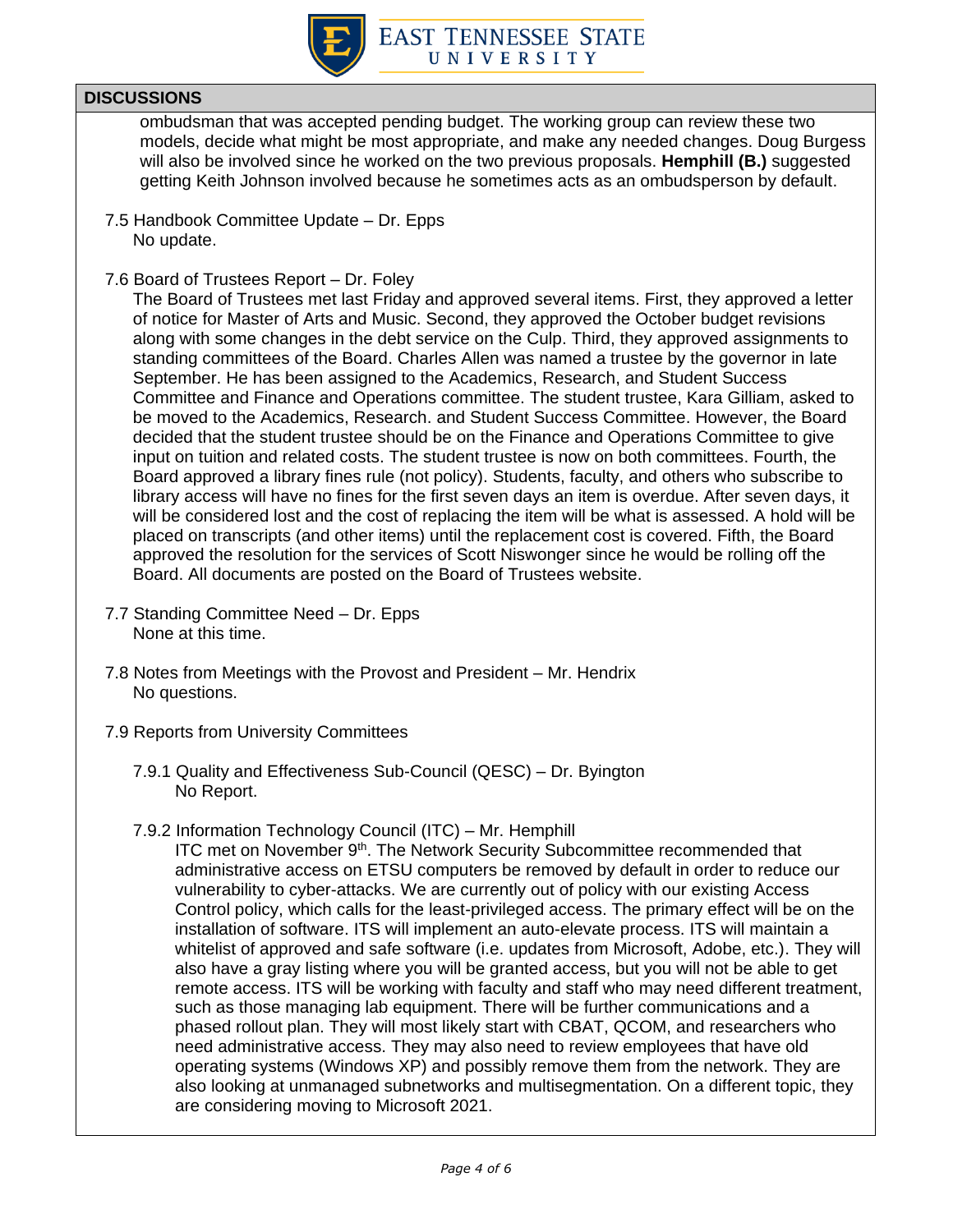

**McGarry**: Will it be like when I wanted to add the international phonetic alphabet or a discourse analysis software on my computer and there were privilege issues? **Hemphill**: Once you lose administrative access, it affects the loading of the software. Once you have software loaded, typically you can run it no problem. That is why they will have a white list of approved software. If it is something particular to you or a small group, you will want to contact ITS. If auto-elevate does not work, then talk to them about gray listing. They are trying to prevent the cyberattack pathways when you have administrator access as the default. It might slow you down a little bit, but you can still do what you need to do your job and research. The University of Memphis and Tennessee State University had their entire network compromised.

**Walden:** What about things not directly related to work such as Spotify or preferred internet browsers?

**Hemphill:** You are not the only person running Spotify, so it may be on the whitelist. Once it is an approved application, then it becomes automatic (i.e. auto-elevate).

**Fiuza**: I strongly suggest they consider changing the name of the list. "White list" as something "safe" in opposition to a "blacklist" or a "black market" is dreadful. **Walden**: "Safe list" would be a great alternative

#### 7.9.3 Graduate Council – Dr. Foley

There is a proposal to eliminate the senior graduate faculty status. We currently have faculty graduate status for a five-year term. Senior membership has been eligible for a seven-year term. The Graduate Faculty Subcommittee have trouble distinguishing who should qualify for senior and who should qualify for member. There is no financial benefit for being awarded the senior member designation. ETSU is the only one using this distinction in comparison to other peer institutions. There are objective distinctions for recommending the appointment at temporary affiliate and member designations. The implementation of this proposal would begin in the 2023-23 academic year. If anybody has strong feelings, let Senator Foley, Michelle Johnson, or Brian Johnston (Chair of Graduate Council) know.

**Epps**: Could they change the member to seven years so we do not have to do it so often? **Foley**: I will take that feedback forward.

**Nivens:** Under what circumstances would somebody qualify for graduate faculty status and then eventually not qualify for it?

**Foley:** I'm not sure how they could take it away, but it is meeting a SACS standard that requires a peer review in order to ensure people who have graduate faculty status, teaching graduate students, and mentoring graduate students, are active in that process. If your terminal degree was taken away, they could take it away.

8. Old Business None.

9. New Business None.

10. Comments from Guests None.

11. Final Comments/Announcements from Senators